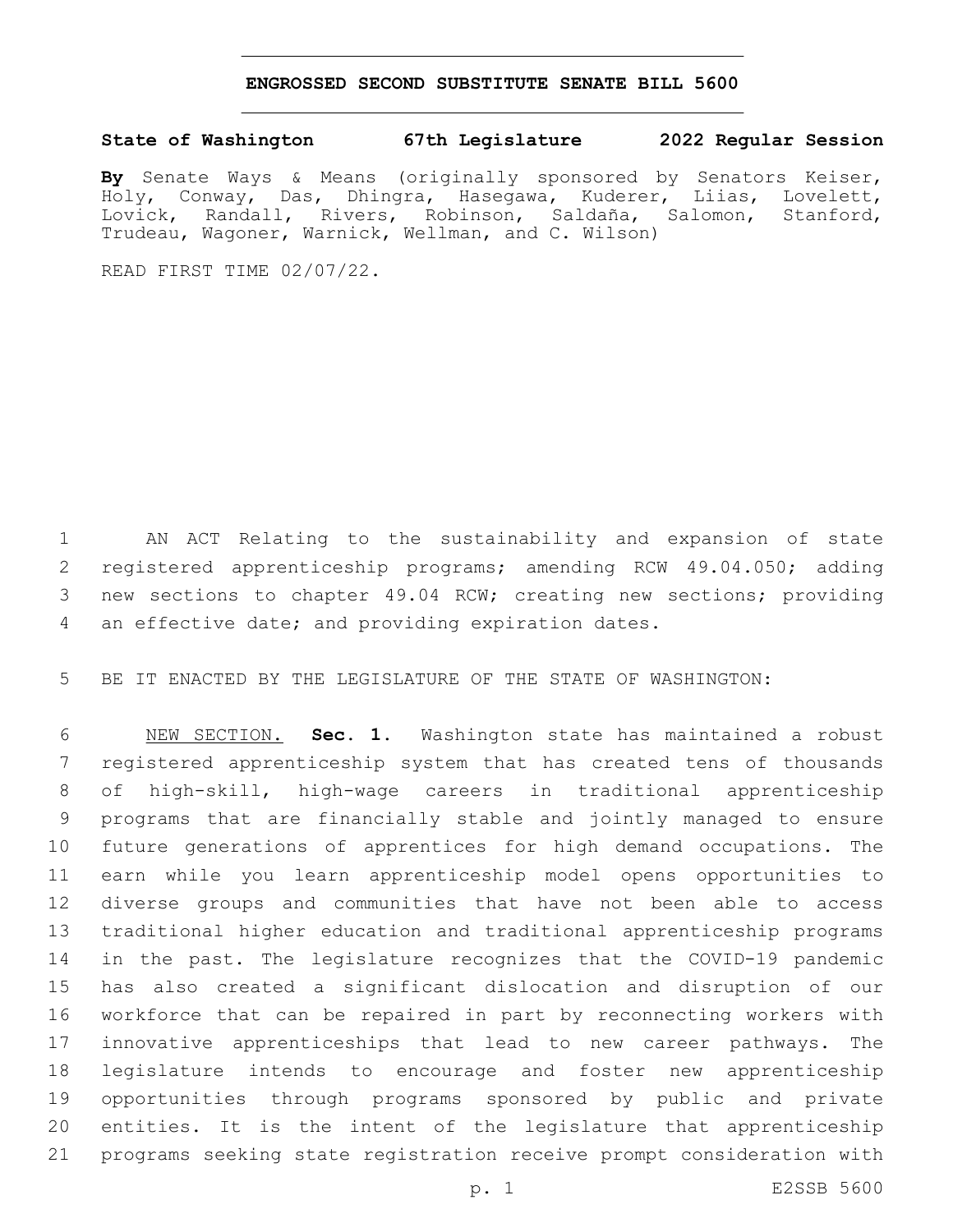minimum delay. To achieve the goals of rebuilding a robust postpandemic workforce and undertaking active efforts to provide equity, diversity, inclusion, and accessibility in apprenticeship 4 programs will take sustained effort and support.

 NEW SECTION. **Sec. 2.** A new section is added to chapter 49.04 6 RCW to read as follows:

 (1) For any existing active registered apprenticeship programs, or when a new program gains approval, the apprenticeship council must establish an economic or industry sector-based platform.

 (2) The economic or industry sector-based platforms may be in the following areas: Building trades, manufacturing and engineering, health care and behavioral health, education and early learning, information and communications technology, biotechnology and life sciences, hospitality, and maritime. Any platform established under this section must have an equal number of employer and employee organization representatives. All platforms established under this 17 section must:

 (a) Promote collaboration within their economic or industry 19 sector;

 (b) Periodically review the required classroom and on-the-job training standards for apprenticeship programs within their economic 22 or industry sector;

 (c) Collaborate with any relevant centers of excellence in RCW 24 28B.50.902; and

 (d) Review applications for new apprenticeship programs in the platform's economic or industry sector and make recommendations on 27 the approval or rejection of the applications, or suggested modifications to the applicant apprenticeship programs, to the 29 apprenticeship council.

 (3) The department of labor and industries must assign an 31 industry liaison to support each platform.

 (4) The platform must report at least annually to the apprenticeship council on the following within their economic or 34 industry sector:

(a) Participation in existing approved apprenticeship programs;

(b) Progress in developing new apprenticeship programs; and

 (c) Any review of required classroom and on-the-job training 38 standards.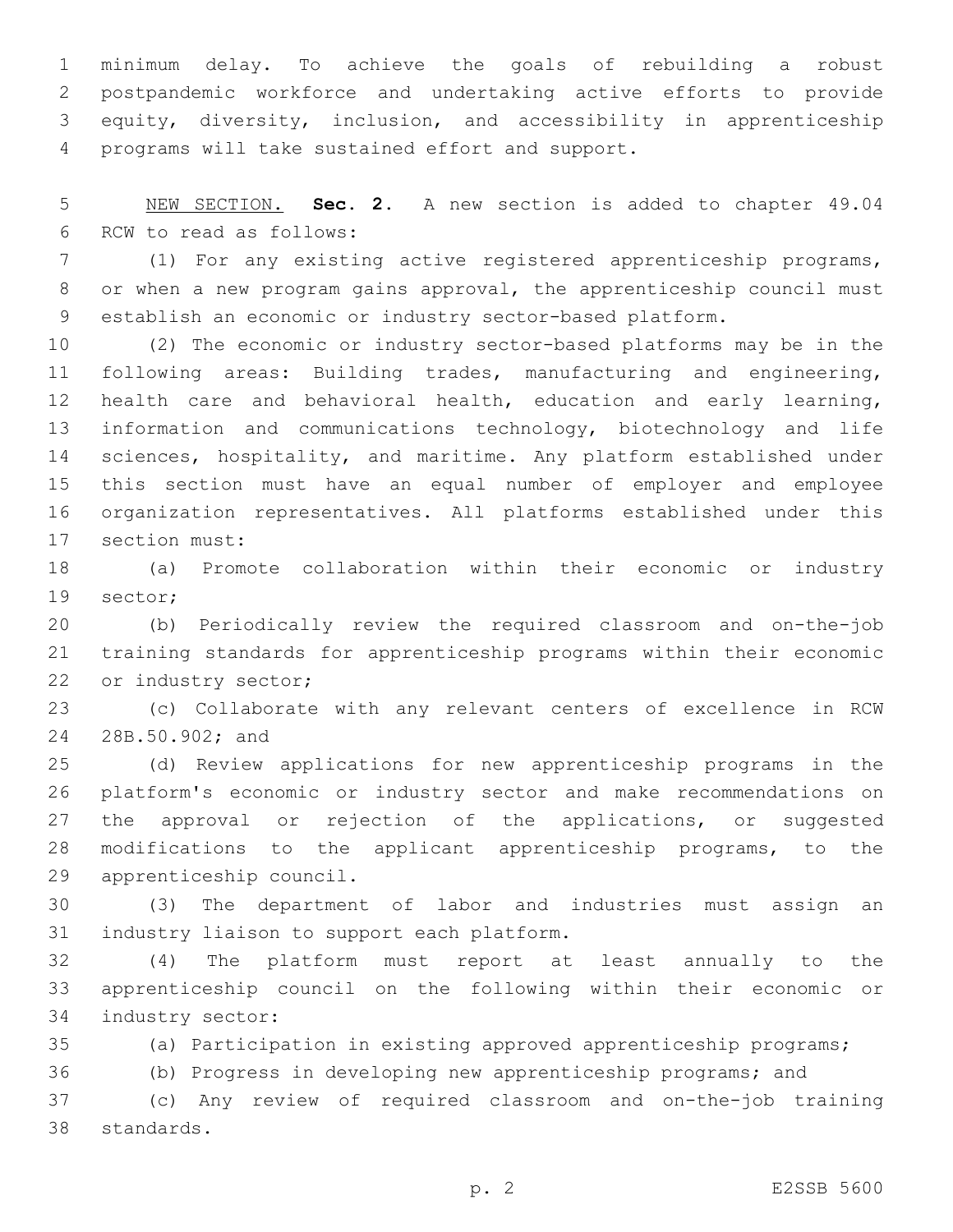(5) The department must consult with the United States department of labor about opportunities for Washington state employers to participate in apprenticeship programs, and to pursue federal grants on behalf of state registered apprentices and apprenticeships 5 programs.

 NEW SECTION. **Sec. 3.** A new section is added to chapter 49.04 7 RCW to read as follows:

 The governor shall establish a committee of state agency human resources managers to undertake the development of appropriate apprenticeship programs for state agencies. The committee will involve the exclusive collective bargaining representatives and public sector agencies conducting work study programs that enable high school graduates to achieve entry-level employment and placement in registered apprenticeship programs as potential apprenticeship pathways are considered and developed. The current registered apprenticeship program for industrial insurance at the department of labor and industries shall be consulted as a model for other 18 agencies.

 **Sec. 4.** RCW 49.04.050 and 2011 c 308 s 4 are each amended to read as follows:20

21 (1) To be eligible for registration, apprenticeship program standards must conform to the rules adopted under this chapter.

 (2) The apprenticeship council must require new apprenticeship programs seeking approval to provide an assessment for future sustainability of the program.

26 (3) When evaluating applications for new apprenticeship programs, the apprenticeship council must consider whether graduating 28 apprentices will move toward a living wage, the availability of a 29 career ladder to graduating apprentices, or the existence of other nonwage benefits as factors in the approval process.

 (4) The apprenticeship council must annually report to the appropriate committees of the legislature a list of apprenticeship 33 programs that have applied for state approval, whether those 34 applicant apprenticeship programs have been approved or not approved, 35 and the reasons for any denials of approval by the apprenticeship council. The apprenticeship council must provide its first report to the legislature by December 15, 2022.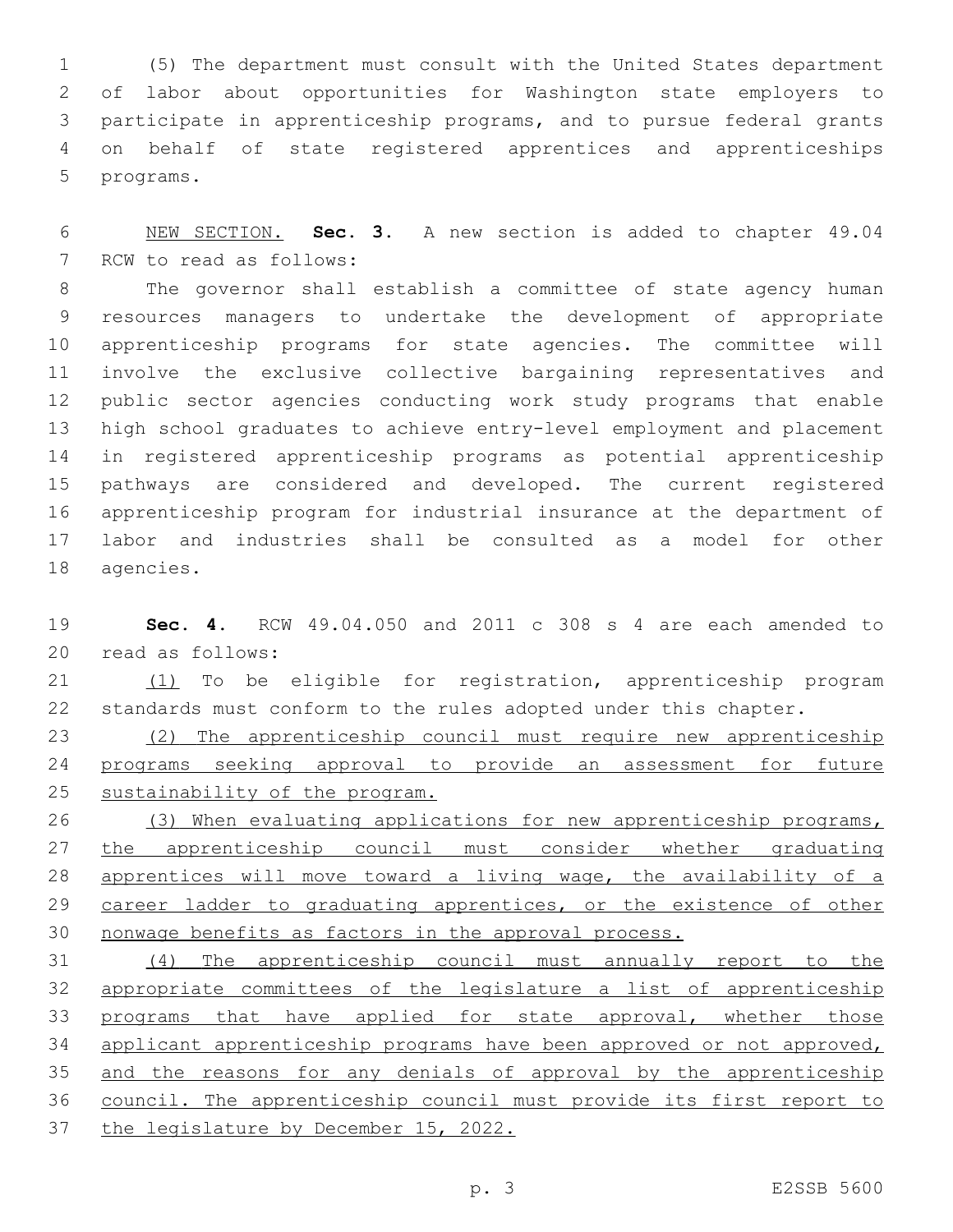NEW SECTION. **Sec. 5.** A new section is added to chapter 49.04 2 RCW to read as follows:

 (1) A grant program for technology and remote learning infrastructure modernization of state registered apprenticeships is 5 established.

 (2) The department of labor and industries must manage and oversee the grant program and may establish application procedures and criteria for the receipt of grants. The department of labor and industries must require grant applications to include a plan to sustain the technology and remote learning infrastructure over time.

 (3) Subject to the availability of funds appropriated for this specific purpose, the department of labor and industries may award one-time grants to state registered apprenticeship programs for modernizing technology and remote learning infrastructure.

 (4) No funds from the accident fund established in RCW 51.44.010 or the medical aid fund established in RCW 51.44.020 may be used in funding the grant program established under this section.

 NEW SECTION. **Sec. 6.** A new section is added to chapter 49.04 19 RCW to read as follows:

 (1) A grant program for wrap-around support services to mitigate barriers to beginning or participating in state registered apprenticeship programs is established. Support services shall include provisions for child care, health care, transportation to job 24 sites, and other support services necessary to mitigate barriers to beginning or participating in state registered apprenticeship 26 programs.

 (2) The department of labor and industries must manage and oversee the grant program and may establish application procedures 29 and criteria for the receipt of grants.

 (3) Subject to the availability of funds appropriated for this specific purpose, the department of labor and industries may award grants to nonprofit organizations and state registered apprenticeship training committees that support individuals currently in, or seeking to enter, state registered apprenticeship programs or apprenticeship council recognized apprenticeship preparation programs by providing, or connecting apprentices to, wrap-around services, including child care, professional clothing, required tools, or transportation.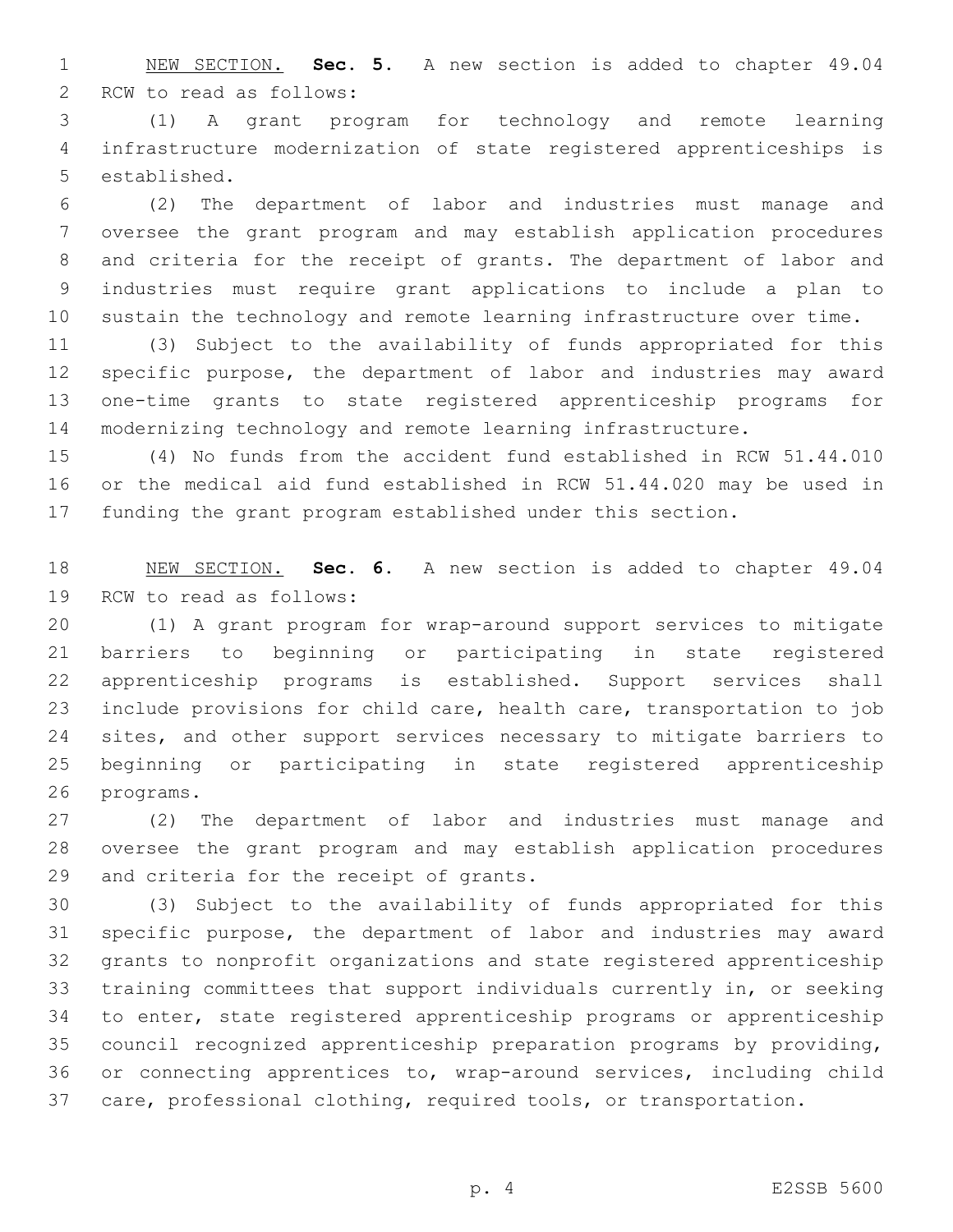(4) No funds from the accident fund established in RCW 51.44.010 or the medical aid fund established in RCW 51.44.020 may be used in funding the grant program established under this section.

 NEW SECTION. **Sec. 7.** A new section is added to chapter 49.04 5 RCW to read as follows:

 (1) A grant program for updating equipment in state registered apprenticeship programs is established.7

 (2) The department of labor and industries must manage and oversee the grant program and may establish application procedures 10 and criteria for the receipt of grants.

 (3) Subject to the availability of funds appropriated for this specific purpose, the department of labor and industries may award grants to state registered apprenticeship programs to upgrade 14 equipment necessary for the program.

 (4) No funds from the accident fund established in RCW 51.44.010 or the medical aid fund established in RCW 51.44.020 may be used in funding the grant program established under this section.

 NEW SECTION. **Sec. 8.** A new section is added to chapter 49.04 19 RCW to read as follows:

 (1) Subject to the availability of funds appropriated for this specific purpose, the department of labor and industries must provide vouchers to cover the cost of driver's education courses for minors enrolled in a state registered apprenticeship program.

 (2) The department of labor and industries may establish application and award procedures for implementing this section.

 (3) No funds from the accident fund established in RCW 51.44.010 or the medical aid fund established in RCW 51.44.020 may be used in funding the voucher program established under this section.

 NEW SECTION. **Sec. 9.** A new section is added to chapter 49.04 30 RCW to read as follows:

 (1) The department of labor and industries must conduct an apprentice retention study of state registered apprentices. The study must collect data from apprentices that are six months into their apprenticeships on the barriers and challenges new apprentices encounter that may prevent them from continuing their 36 apprenticeships.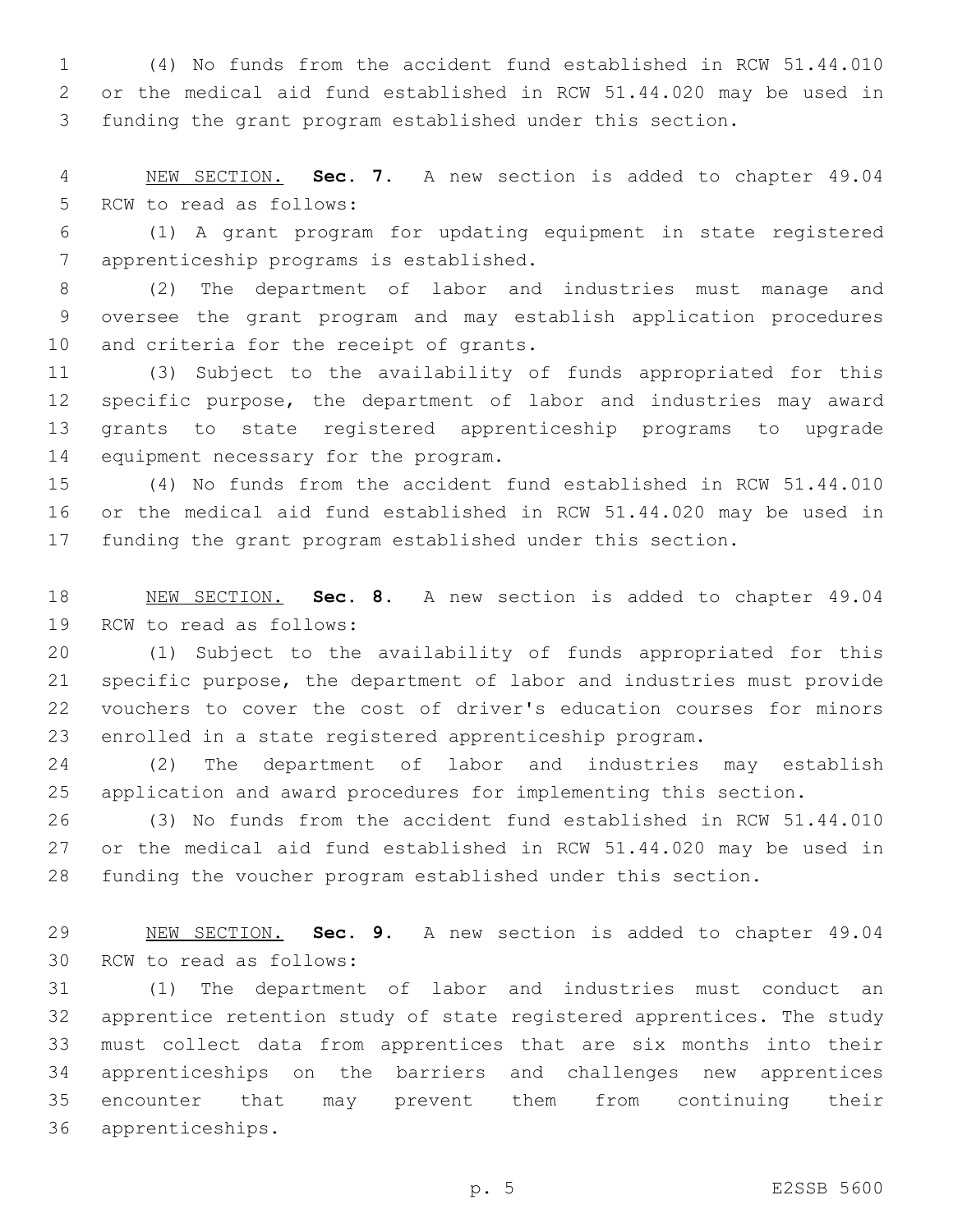(2) The department of labor and industries must aggregate the data collected in subsection (1) of this section by trade and post the data on a dashboard on its public website annually.

 (3) The department of labor and industries must use the data collected under this section to work with apprenticeship coordinators to implement an early alert response system to connect apprentices 7 with needed support and wrap-around services.

 (4) By December 1, 2026, and in compliance with RCW 43.01.036, the department of labor and industries must submit a report to the legislature on its key findings on the barriers and challenges in 11 retaining apprentices and its recommendations.

12 (5) This section expires December 31, 2027.

 NEW SECTION. **Sec. 10.** (1) The department of labor and industries must develop a list of options for incentivizing apprenticeship utilization in the private sector, especially in nontraditional industries or smaller employers that have lower apprenticeship utilization rates. The department must also assess the lack of local apprenticeship programs in rural communities and the logistical burdens, including travel time, apprentices in rural communities encounter when participating in approved apprenticeship programs and develop policy options for alleviating these issues.

 (2) By September 30, 2023, and in compliance with RCW 43.01.036, the department of labor and industries must submit a report to the legislature detailing the list of options for incentivizing apprenticeship utilization and the policy option recommendations addressing apprenticeship issues in rural communities developed in 27 subsection (1) of this section.

28 (3) This section expires December 31, 2023.

 NEW SECTION. **Sec. 11.** (1) By December 1, 2022, and in compliance with RCW 43.01.036, the office of the superintendent of public instruction, in collaboration with career connect Washington, must submit a report to the legislature detailing the requirements 33 and options for, and any barriers to, high schools in this state having a career pathways day once per year for students in their junior year of high school, including any recommendations on necessary legislative actions.

 (2) By December 1, 2022, and in compliance with RCW 43.01.036, the office of the superintendent of public instruction, in

p. 6 E2SSB 5600